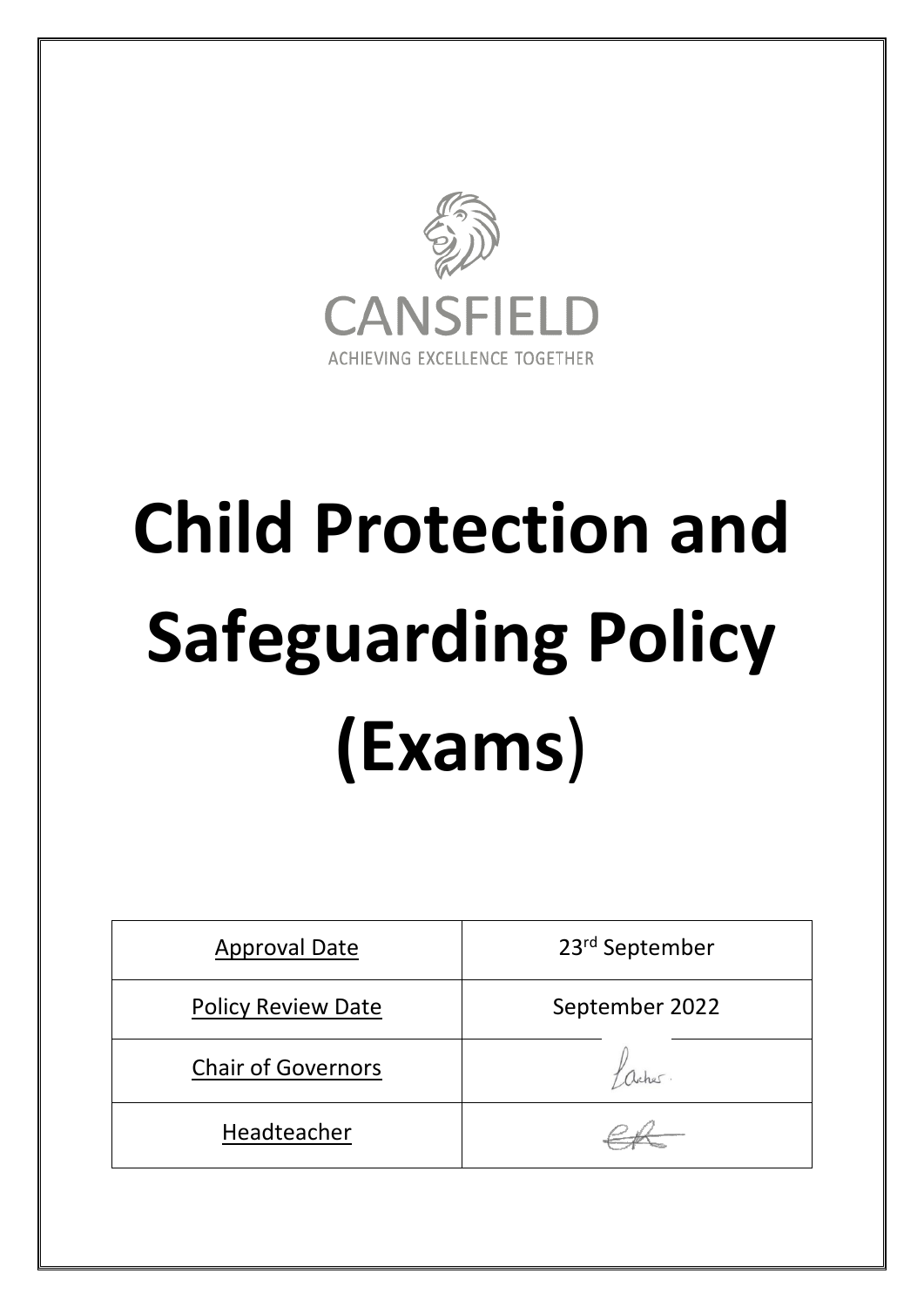# **1. Key Staff Involved**

| Role                                  | Name(s)                                    |
|---------------------------------------|--------------------------------------------|
| Head of Centre                        | Dr G Baker                                 |
| Designated safeguarding lead          | Mr. P Swain                                |
| Designated safeguarding lead (deputy) | Miss. L Archer / Mr D Forshaw / Dr G Baker |
| Exams officer                         | Miss. L Archer                             |

# **2. Purpose of the Policy**

This policy details how Cansfield High School in relation to the management, administration and conducting of examinations and assessments, ensures that the moral and statutory responsibility to safeguard and promote the welfare of children is met. The policy also details how staff are trained and supported to be alert to, and report, the signs of abuse and neglect and how they will follow centre procedures to ensure that children receive effective support, protection, and justice. The procedures contained in this policy apply to all staff associated with the management, administration and conducting of examinations and assessments at Cansfield High School.

# **3. Policy Aims**

- To provide all exams-related staff at Cansfield High School with the necessary information to enable them to meet their safeguarding and child protection responsibilities
- To ensure consistent good practice
- To demonstrate the commitment with regard to safeguarding and child protection to pupils/students, parents/carers and other partners when taking examinations and assessments at Cansfield High School.
- To contribute to the wider centre Child Protection and Safeguarding Policy

# **4. Roles & Responsibilities**

# **4.1 Designated Safeguarding Lead (DSL)**

Mr Swain, our DSL, together with our Deputy DSL's Miss Archer & Mr Forshaw, will take lead responsibility for child protection and safeguarding in relation to examinations and assessments. The DSL will offer advice, support and expertise in all matters relating to child protection and safeguarding in relation to examinations and assessments etc.

# **4.2 Exams Officer**

The Exams Manager will support the DSL as directed, and also undertake all relevant training in order to provide the support needed.

# **4.3 Other Exams Staff**

All other staff involved in examinations will undertake training as directed by the DSL. They will report child protection and safeguarding issues/concerns in line with centre processes/policy etc.

# **5. Staff**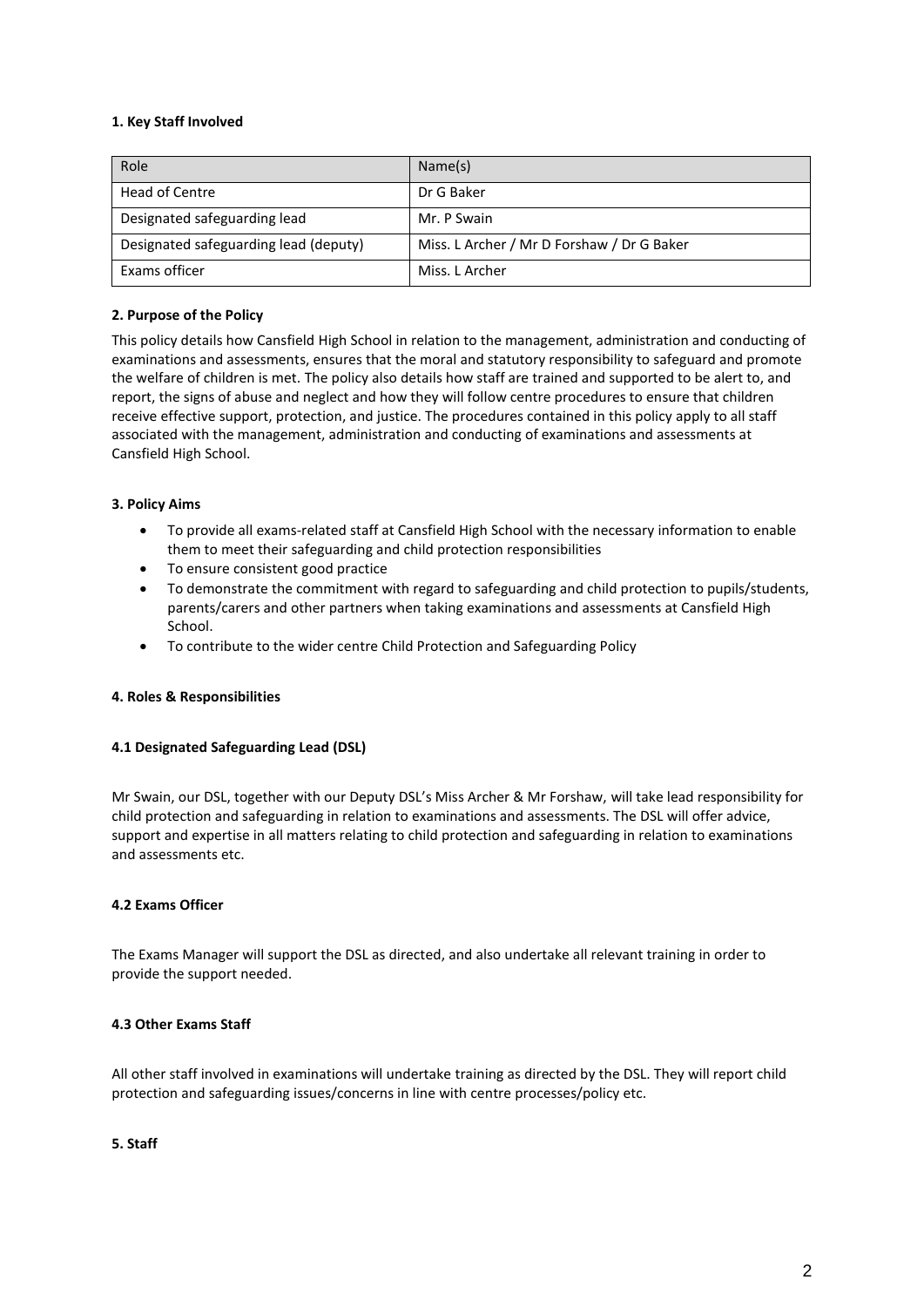# **5.1 Recruitment**

Cansfield High School ensures that only 'suitably qualified and experienced adults' are employed in the management, administration and conducting of examinations and assessments. This is supported by the safer recruitment process which includes:

- completing an application form which includes their employment history and explains any gaps in that history
- providing two referees, including at least one who can comment on the applicant's suitability to work with children
- providing evidence of identity and qualifications
- verifying their mental and physical fitness to carry out their work responsibilities
- verifying their professional qualifications, as appropriate
- carrying out further additional checks, as appropriate, on candidates who have lived or worked outside of the UK, including (where relevant) any teacher sanctions or restrictions imposed by a European Economic Area professional regulating authority, and criminal records checks or their equivalent
- asking for written information about previous employment history and check that information is not contradictory or incomplete. We will seek references on all short-listed candidates, including internal candidates, before interview. We will scrutinise these and resolve any concerns before confirming appointments.
- if offered employment, be checked in accordance with the Disclosure and Barring Service (DBS) regulations as appropriate to their role. This will include:
	- an enhanced DBS check and a barred list check for those including unsupervised volunteers engaged in Regulated Activity
	- an enhanced DBS check without a barred list check for all volunteers not involved in Regulated Activity but who have the opportunity of regular contact with children
	- ensuring that this member of staff has a subscription to the DBS Update Service (where relevant)
- if offered employment, provide evidence of their right to work in the UK
- be interviewed by a panel of at least two school leaders/governors (if shortlisted)

# **5.2 DBS Check Information**

All information on the checks carried out on those who are employed solely for the purpose of periodic examsrelated activity, such as external invigilators/facilitators, will be recorded in the centre's single central record (SCR). Copies of these checks, where appropriate, will be held in individuals' personnel files.

# **5.3 Existing Staff**

Although there is no statutory requirement to update DBS checks for existing staff, external invigilators/facilitators will undertake a 'rolling DBS check' every three years.

If there are concerns about an existing member of staff's suitability to work with children, all relevant checks will be carried out as if the individual was a new member of staff. This action will also be taken if an individual moves from a post that is not regulated activity to one that is.

Anyone who has harmed, or poses a risk of harm, to a child or vulnerable adult will be referred to the DBS:

- Where the 'harm test' is satisfied in respect of the individual (i.e., that no action or inaction occurred but the present risk that it could was significant)
- Where the individual has received a caution or conviction for a relevant offence
- If there is reason to believe that the individual has committed a listed relevant offence, under the Safeguarding Vulnerable Groups Act 2006 (Prescribed Criteria and Miscellaneous Provisions) Regulations 2009
- If the individual has been removed from working in regulated activity (paid or unpaid) or would have been removed if they had not left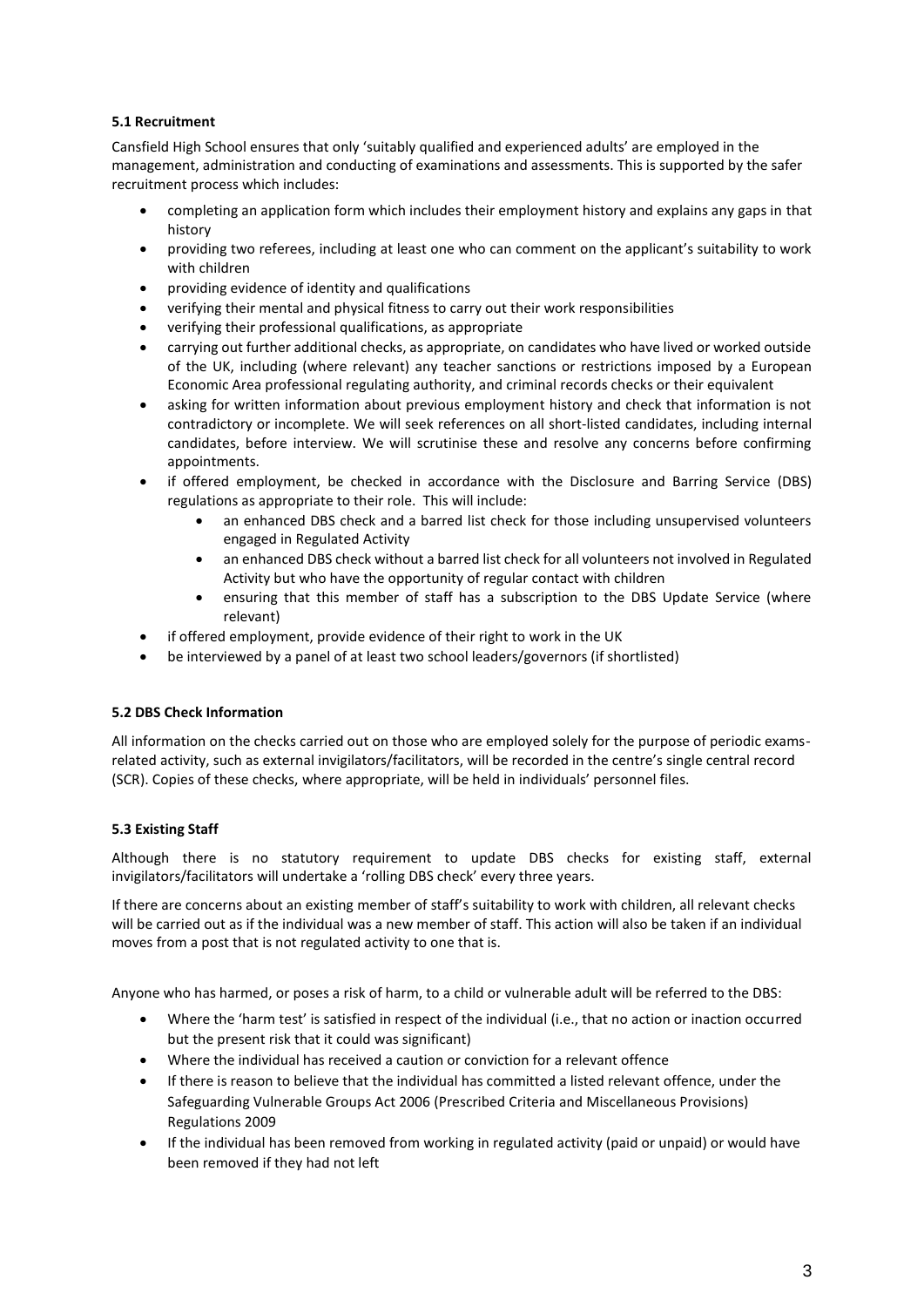# **5.4 'BREAK IN SERVICE'**

To comply with 'break in service' regulations, all external invigilators/facilitators will be required to register with the DBS Update Service on an annual basis and provide consent for the designated senior member of staff in charge of safeguarding arrangements to carry out an online check to view the status of their existing standard or enhanced DBS certificate. This will not apply to any invigilators who meet the 'frequency test' at Cansfield High School – e.g., working 3 or more times in a 30-day period, or attending the centre at least every 3 months for training, updates etc.

By registering with the Update Service, these staff will be permitted to attend on any day during an exam series (providing they can supply an updated Disclosure Certificate and ID) without the need for additional checks or any additional attendance at Cansfield High School.

# **5.5 Agency Staff**

Written notification will be obtained from any agency or third-party organisation that it has carried out the necessary safer recruitment checks that we would otherwise perform. A check will also be performed to confirm that the person presenting themselves for work is the same person on whom the checks have been made.

# **5.6 Supporting Staff**

All exams staff at Cansfield High School made aware of the good practice guidelines and staff code of conduct in relation to child protection and safeguarding.

They are informed and updated on the contents of the centre Child Protection and Safeguarding Policy by each receiving a hard copy of the said policy.

Training sessions take place throughout the year and any updated policies are handed out during these sessions.

# **5.7 Areas Covered**

All exams staff will be trained/updated on the following areas to ensure that they are complying with the centre policy on child protection and safeguarding:

- Children who may be particularly vulnerable
- Children with special educational needs and disabilities or have mental health needs
- Early help
- Reporting attendance concerns
- Staff reporting concerns about a colleague or other adult who works with children (Whistleblowing)
- Complaints procedure
- Site security
- Confidentiality and information sharing
- Photography and images
- Child protection procedures
- Recognising abuse physical abuse, emotional abuse, sexual abuse and neglect
- Indicators of abuse
- Taking action
- If a member of staff or volunteer is concerned about a pupil's welfare
- If a pupil discloses to a member of staff or volunteer
- Bullying, peer on peer abuse and harmful sexual behaviour
- Peer on peer sexual violence and sexual harassment
- Youth produced sexual imagery
- Serious violence
- Child sexual exploitation (CSE) and child criminal exploitation (CCE)
- So-called 'honour based' abuse